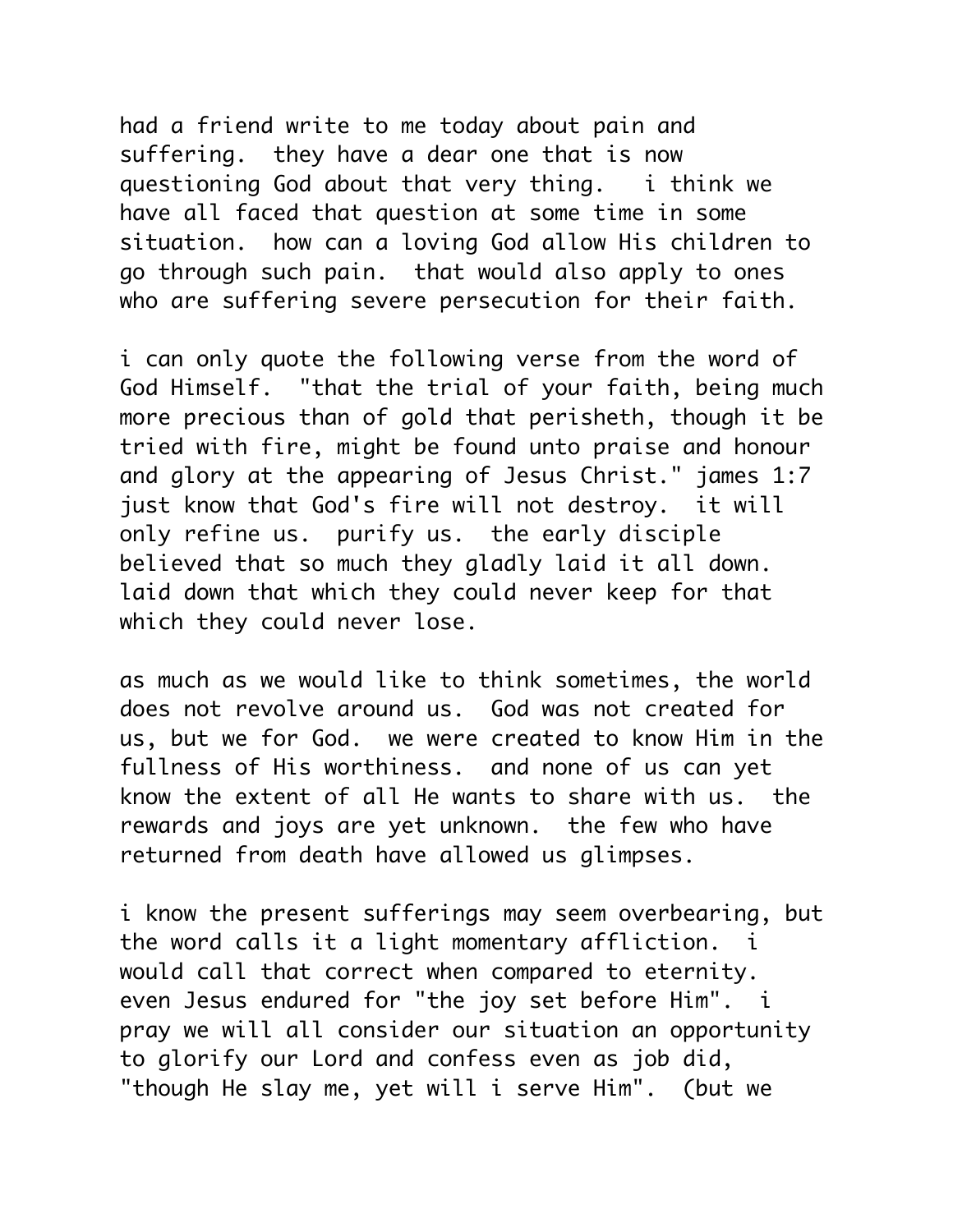know that it is the devil alone who seeks to slay.) every good and perfect gift comes down from the Father above. resist the devil. fight the devil. give glory to God. Let God have His good and perfect work in you in the trial of your faith.

i readily admit that the following was dawn from sources on the internet. trying to explain suffering is beyond my pay grade. i only know to trust and believe. believe that God isn't finished yet; not finished with our faith. not finished in working out all things. my faith, your faith, His glory.

--------------

(not my stuff)

of course, it's not just physical pain that brings about suffering, nonphysical suffering is often silent, but just as painful. those who have been abused wear scars that seemingly never heal. betrayal leaves many wondering if they will ever be whole again. grief causes one's life to halt and become devoid of meaning. and the list could go on and on and on.

we are finite beings trying to grasp at an infinite God.

the first thing we must recognize is that God sees the larger picture and is orchestrating everything for His glory, which is to our benefit. you and i are not the center. there's a larger story unfolding that you and i are not privy too. we have to ask ourselves if we trust that God's plan is good, even if at the moment it doesn't seem good. that's what faith demands,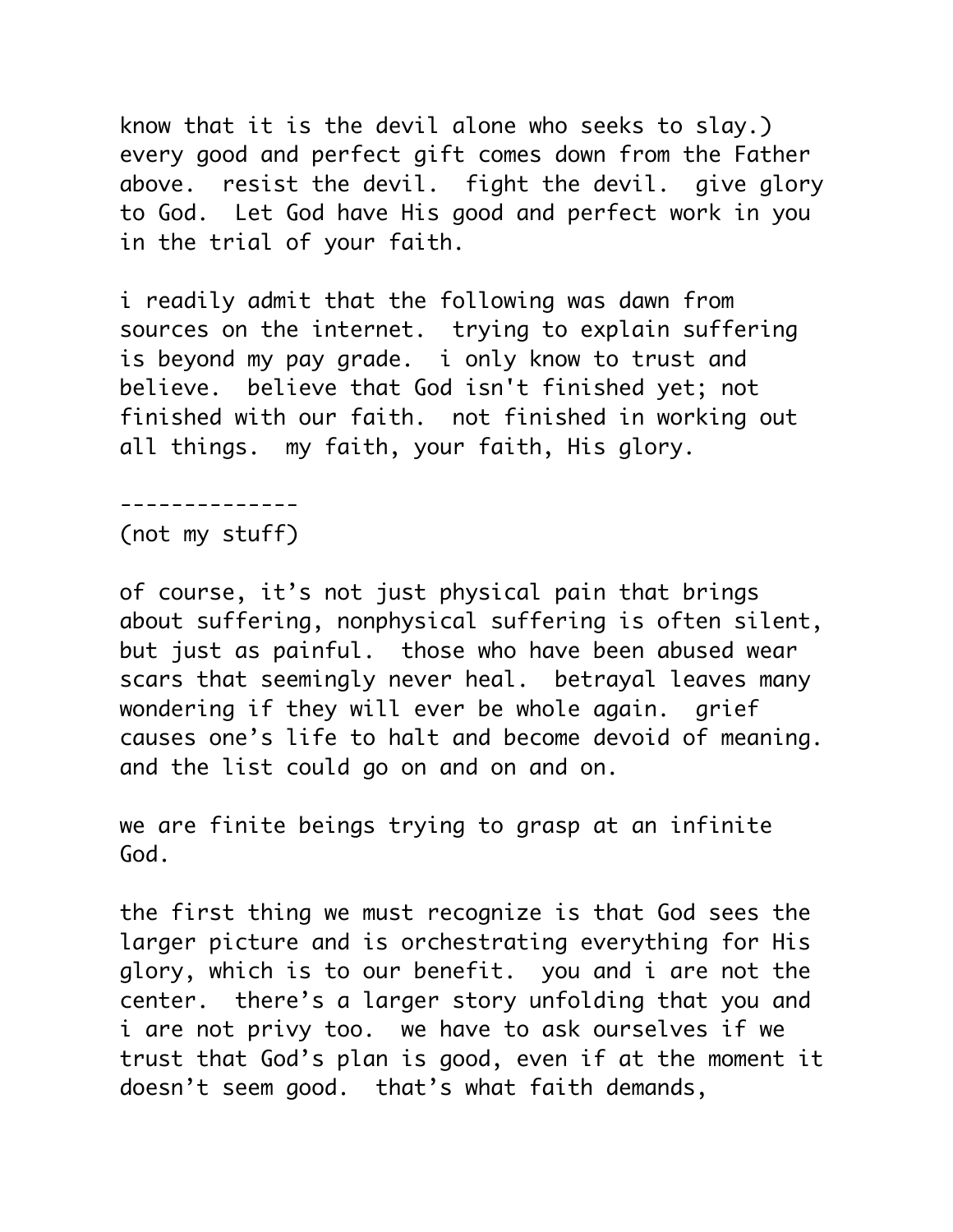believing in advance what will only make sense in reverse.

paul points to this mindset in 1 corinthians 13:12. for now, in this life, we see things imperfectly. but God sees the bigger picture and one day He will reveal it to us. until then, we are told to trust in His plan.

the point i'm trying to make is that until we put God at the center, we will struggle with this question of why suffering exists. until we understand that there are things we will not see this side of heaven, this question will cause us to stumble. until we place our trust that God's plan is good, even when it doesn't seem to be, we will never be at peace with this question.

God sees and understands what we cannot. Not only is He in control, He's a good God that is working things for His glory and our benefit. We can trust in His goodness even in the midst of our suffering.

God designed humans to love. but love requires a choice. love cannot be forced, it must be chosen. thus God had to give us the ability to chose, He had to give us free will. without it, we cannot truly experience love.

it's easy to see this in someone else life and doubt in our own life. we love stories of other peoples suffering being used for good. but often doubt that God can use our suffering for anything of value. the suffering we experience we see as too harmful, the